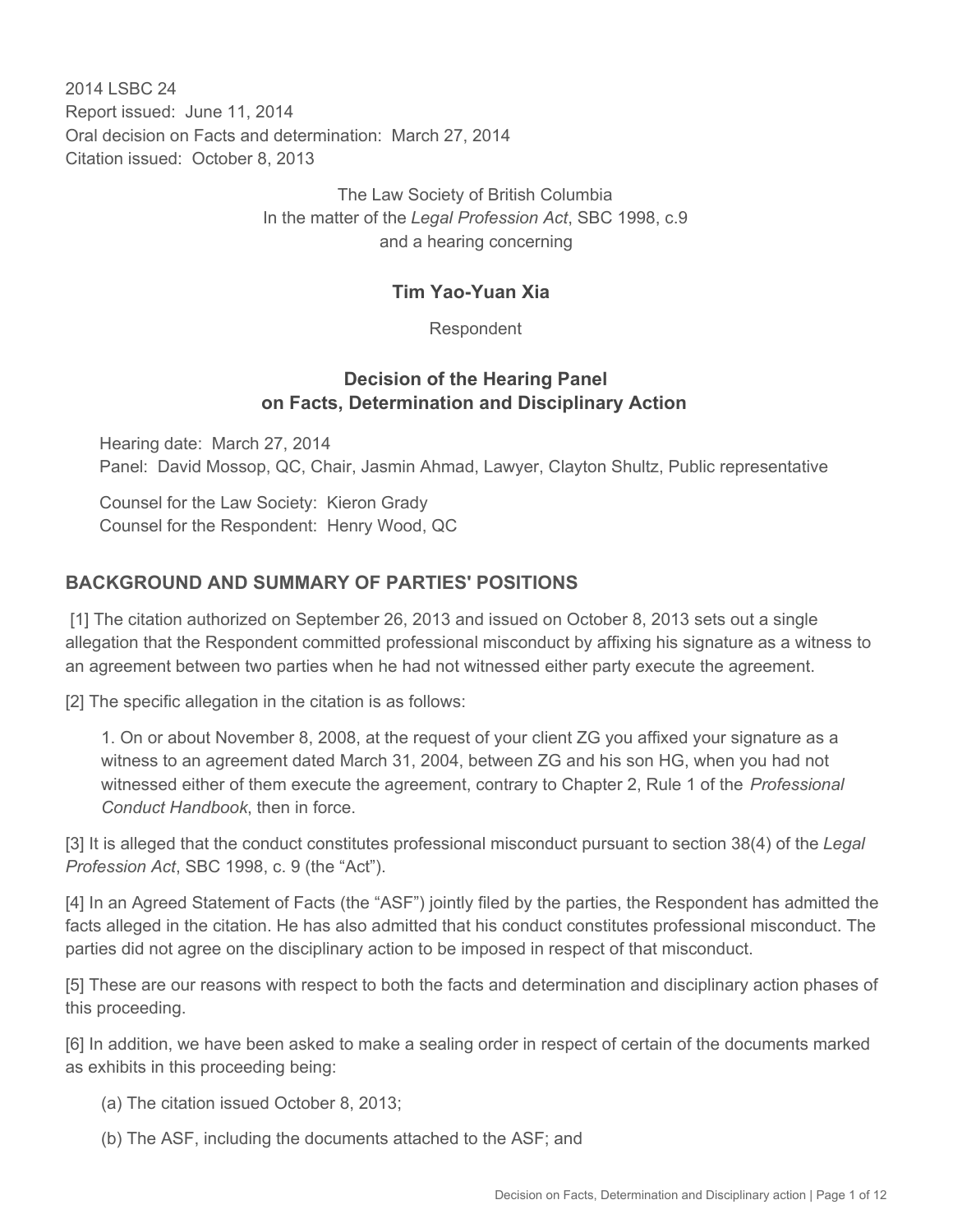(c) The personal income tax returns of the Respondent for the years 2011 and 2012.

# **ISSUES**

[7] The substantive issues to be determined by this Panel are:

(a) Does the Respondent's conduct in affixing his signature as a witness to an agreement when, in fact, he did not witness the execution of the agreement constitute professional misconduct under section 38(4) of the Act; and

(b) If so, what is the appropriate disciplinary action to be imposed?

[8] The ancillary issue to be determined is whether a sealing order should be granted in respect of certain of the documents marked as exhibits in this proceeding.

# **Facts**

[9] The relevant portions of the ASF are summarized below (with confidential information deleted):

1. During October 2008, ZG (the "Husband") phoned Mr. Xia and requested an appointment. The Husband was given an appointment on October 31, 2008.

2. Prior to October 31, 2008, Mr. Xia had no dealings with the Husband and had never met him before.

3. On October 31, 2008, the Husband attended at the office of Mr. Xia and asked Mr. Xia to draft a marital separation agreement. The Husband advised Mr. Xia he had already discussed the terms of the agreement with his wife, KT (the "Wife") and that she was in agreement with its terms.

4. Based on the information and instructions given to him by the Husband, Mr. Xia prepared a separation agreement on or about October 31, 2008, and provided two copies to the Husband who then signed it; his signature was witnessed by Mr. Xia, who signed the agreement as a witness and affixed his stamp. The Husband told Mr. Xia that he would arrange for his wife's signature on the separation agreement in the presence of another lawyer.

5. On November 8 2008, the Husband again attended at Mr. Xia's office (the "Second Meeting") and requested that Mr. Xia prepare the necessary paperwork to effect a transfer of property from the Husband to his son, (the "Son"). The Husband brought with him certain documents.

6. Based on the instructions received from the Husband, Mr. Xia prepared a Land Title Act Form A Freehold Transfer that was signed by the Husband on November 8, 2008. Mr. Xia witnessed the Husband's signature and signed the officer certification.

7. Also at the Second Meeting, the Husband presented copies of two one-page agreements between the Son and the Husband, both dated March 31, 2004. One agreement only had the signatures of the Son and the Husband (the "First Agreement"). When the Husband presented the First Agreement to Mr. Xia, it did not indicate that it had been witnessed by anyone and Mr. Xia's signature and stamp were not on the document at the time.

8. The other agreement was signed by the Son and witnessed by a Notary Public (the "Second Agreement"). The Husband asked Mr. Xia to witness the signatures of the Son and the Husband that were already on the First Agreement.

9. Mr. Xia advised the Husband that the First Agreement was legally binding without witnesses to the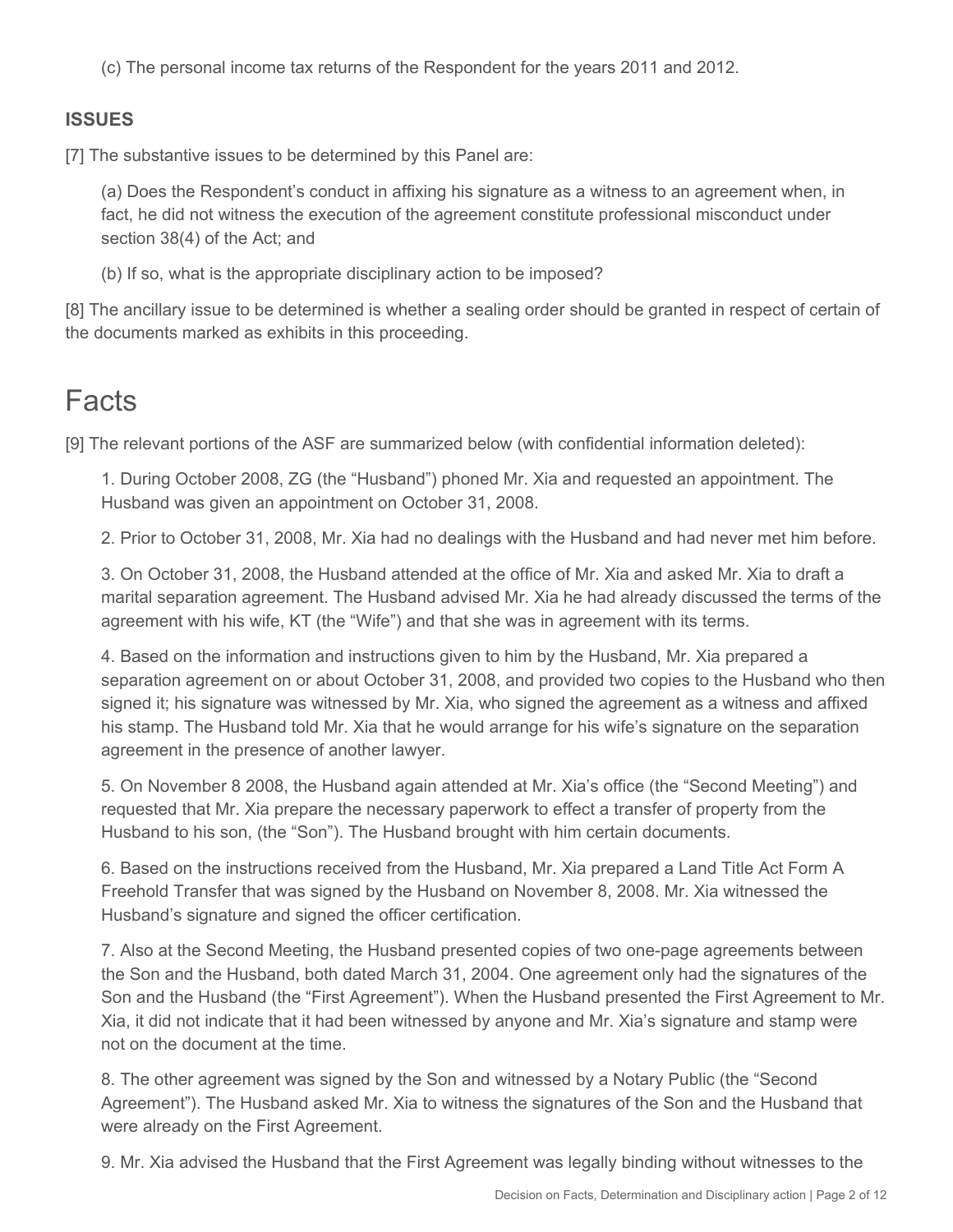signatures. However, the Husband was insistent and requested that Mr. Xia "formalize" the First Agreement by signing it as a witness. Mr. Xia signed the First Agreement as witness to the signatures contained in it. He also affixed his stamp containing his name, title and address. In addition, he initialed a redaction in paragraph B of the First Agreement.

10. Mr. Xia did not, in fact, witness the signature of either the Husband or the Son contained on the First Agreement, nor did he affix a date when he purported to witness the two signatures on the First Agreement. By signing the First Agreement as a witness, Mr. Xia confirmed that the signatures of the Husband and the Son were genuine.

11. On April 18, 2009, Mr. Xia, on behalf of the Husband, began an action for divorce in the New Westminster Registry (the "New Westminster Action"). In December 2011, the Wife filed a Notice of Family Claim in the Vancouver Registry (the "Vancouver Action.").

12. The Son was a Defendant/Respondent in both the New Westminster Action and the Vancouver Action.

13. The First Agreement was appended to a total of four documents in relation to the New Westminster Action and the Vancouver Action. In the New Westminster Action, the agreement was included as a document in the Son's List of Documents dated October 5, 2009 and appended as an exhibit to the Son's Affidavit #2 sworn January 13, 2010.

14. In the Vancouver Action, the Son's Affidavit #1, sworn September 13, 2012, appended the entirety of the Son's Affidavit #2 in the New Westminster Action.

15. The Respondent admits that his conduct on November 8, 2008 in affixing his signature as a witness to the First Agreement when he had not witnessed either of the signatures constitutes professional misconduct.

# **FACTS AND DETERMINATION**

[10] The well-settled test for "professional misconduct" is "whether the facts as made out disclose a marked departure from that conduct the Law Society expects of its members …" That test, set out in *Law Society of BC v. Martin*, 2005 LSBC 16, has been consistently applied in disciplinary hearings in this Province.

[11] In *Law Society of BC v. Cranston*, 2006 LSBC 36, the hearing panel considered the issue of whether conduct similar to the facts alleged in this case constituted "professional misconduct". In *Cranston*, the citation directed the panel to inquire into the respondent's conduct as follows:

You affixed your signature as a witness to the signing of a Transport Canada Bill of Sale dated November 1, 2004 when the document had already been completed and signed outside your presence.

[12] In that case, the respondent signed the bill of sale in the spot intended for a witness to the signature of the vendor in circumstances where: (a) the purported vendor was not present before him; (b) to the respondent's knowledge, the owner of the boat did not, in fact, sign the bill of sale; and (c) the "vendor's" signature on the bill of sale was not that of the owner of the boat.

[13] In those circumstances, the hearing panel found at paragraph 5 as follows:

We also find that the failure on Count 1 was professional misconduct as it reflects a marked departure from the conduct that the Law Society expects of its members. Affixing a signature as a witness on a legal document when a member has not in fact witnessed that document was held to be professional misconduct in *Law Society of BC v. Bennett*, Discipline Case Digest 85/4, penalty heard December 5,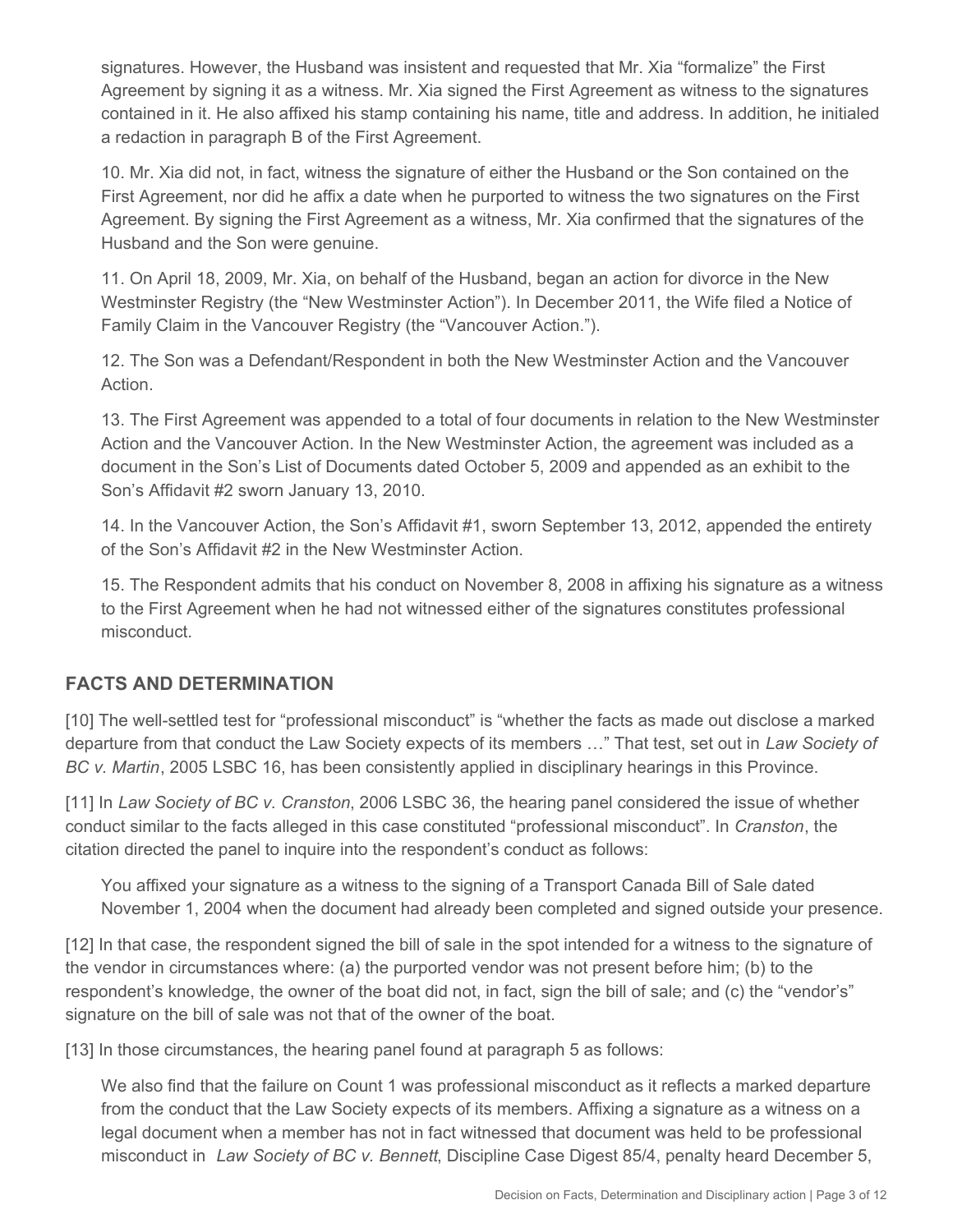1984 and in *Law Society of BC v. McLean*, Discipline Case Digest 93/12, hearing report dated April 14, 1993. It is manifestly in the public interest that a lawyer's signature as witness to a legal document must be viable evidence of the fact that the member indeed witnessed the affixed signature.

[14] Indeed, pursuant to section 3 of the Act "it is the object and duty of the society to uphold and protect the public interest in the administration of justice." There can be no doubt that it is in the public interest that members of the public be able to confidently rely on a lawyer's written and oral word as being representative of the truth. Without that confidence, it would be difficult, if not impossible, to maintain the public's confidence in the legal profession generally or in lawyers as individuals.

[15] In this matter, by affixing his signature purporting to witness the signatures on the First Agreement, the Respondent represented to any member of the public who viewed the First Agreement that he witnessed the signatures on the document. That representation was false. Without doubt, that false statement casts doubt on the Respondent's professional integrity and reflects adversely on the integrity of the legal profession.

[16] As noted in *Cranston* (supra), "… a lawyer's signature as witness to a legal document *must* be viable evidence of the fact that the member indeed witnessed the affixed signature." [emphasis added]

[17] Furthermore, as a result of his conduct, any member of the public viewing the First Agreement would conclude that the signatories signed it on the date of the First Agreement: March 31, 2004, four years before the Respondent purported to "witness" it. That conclusion might or might not be true.

[18] We recognize that, unlike the situation in *Cranston*, there is no evidence before this Panel to suggest that the parties whose signatures the Respondent purported to witness did not actually sign the First Agreement on the date shown on the document.

[19] We also note that:

(a) There is no evidence that the signatories to the First Agreement signed the documents for any improper purpose;

(b) There is no evidence that the Respondent's conduct caused any direct harm or resulted in any adverse consequences to any party;

(c) The First Agreement did not require a witness to the signatures and was valid even without the Respondent "witnessing" it;

(d) The First Agreement was not a sworn document; and

(e) There is no evidence that the Respondent purported to witness the First Agreement for any particular purpose (nefarious or otherwise) or that either he or his client gained any advantage as a result.

[20] However, it is not enough for a respondent to defend his or her conduct on the basis of "no harm, no foul". (We do not suggest that the Respondent in this case did. On the contrary, to his credit, he candidly conceded through counsel that his conduct had the "potential for mischief".)

[21] While the fact that no harm was occasioned may be relevant to the determination of the appropriate disciplinary action, it does not detract from the fact that the Respondent falsely represented that he witnessed signatures when he did not.

[22] Irrespective of any mitigating factors, it is sufficient that the Respondent's conduct had the potential for the same type of "mischief" that occurred in *Cranston*. Especially given the "object and duty of the Society to uphold and protect the public interest in the administration of justice," that potential mischief must be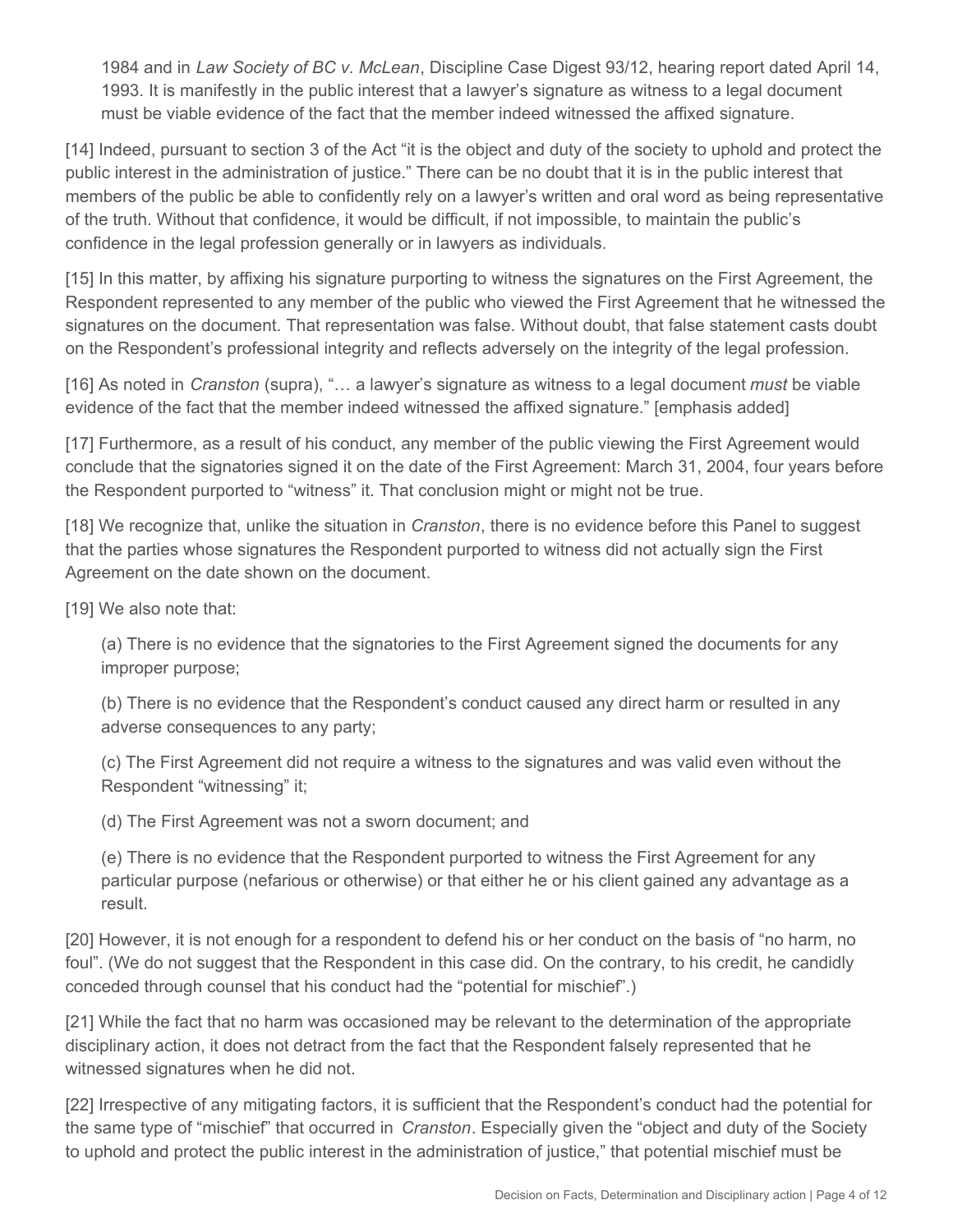avoided.

[23] In the circumstances, we accept the Respondent's admission of the facts set out in the citation. The Panel concludes that that conduct contravenes Chapter 2, Rule 1 of the Handbook and "disclose[s] a marked departure from that conduct the Law Society expects of its members …".

[24] We accept the Respondent's admission of professional misconduct and, accordingly, under section 38(4) of the Act, we determine that the Respondent has committed professional misconduct.

# Disciplinary Action

[25] Having concluded that the Respondent's conduct constituted professional misconduct, this Panel must determine the appropriate disciplinary action to be imposed as a result of that finding

[26] Section 38(5) of the Act set outs a wide range of sanctions that are available to a panel if an adverse determination is made against a respondent. Paragraphs (a), (b), (c), and (f) are most relevant to the issues before this Panel. Collectively, they allow the Panel to do one or more of the following:

(a) Reprimand a respondent (section 38(5)(a));

(b) Fine a respondent an amount not exceeding \$50,000 (section 38(5)(b));

(c) Impose conditions or limitations on a respondent's practice (section 38(5)(c)); or

(d) Require a respondent to, among other things, complete a remedial program to the satisfaction of the practice standards committee or appear before a practice standards committee and satisfy it that he or she is competent to practice law (section 38(5)(f)).

[27] In addition, section 38(7) of the Act provides further discretion to a hearing panel to "… make any other orders and declarations and impose any conditions it considers appropriate."

[28] As noted by the review panel in *Law Society of BC v. Lessing*, 2013 LSBC 29, "… section 38(7) of the Act allows hearing panels a "degree of creativity" in formulating disciplinary action. It urged that "Panels should not be timid in using this power."

[29] The "degree of creativity" allowed by subsection 38(7) means that hearing panels are not limited to the imposition of fines and suspensions or, in severe cases, disbarment. We encourage counsel in future disciplinary hearings to fully consider and assist hearing panels with respect to the whole range of disciplinary options available to a hearing panel, including the discretionary power conferred by section 38(7). The question at bar is should we impose conditions. We will deal with this later.

[30] The guiding principle in exercising its discretion is section 3 of the Act. That section provides that "it is the object and duty of the society to uphold and protect the public interest in the administration of justice …." The "object and duty" are reflected in the non-exhaustive list of factors to consider in discipline proceeding as set out in *Law Society of BC v. Ogilvie*, [1999] LSBC 17, at paragraphs 9 and 10 (*Lessing* (supra) at para. 55). Those factors are:

a. the nature and gravity of the conduct proven;

- b. the age and experience of the respondent;
- c. the previous character of the respondent, including details of prior discipline;
- d. the impact upon the victim;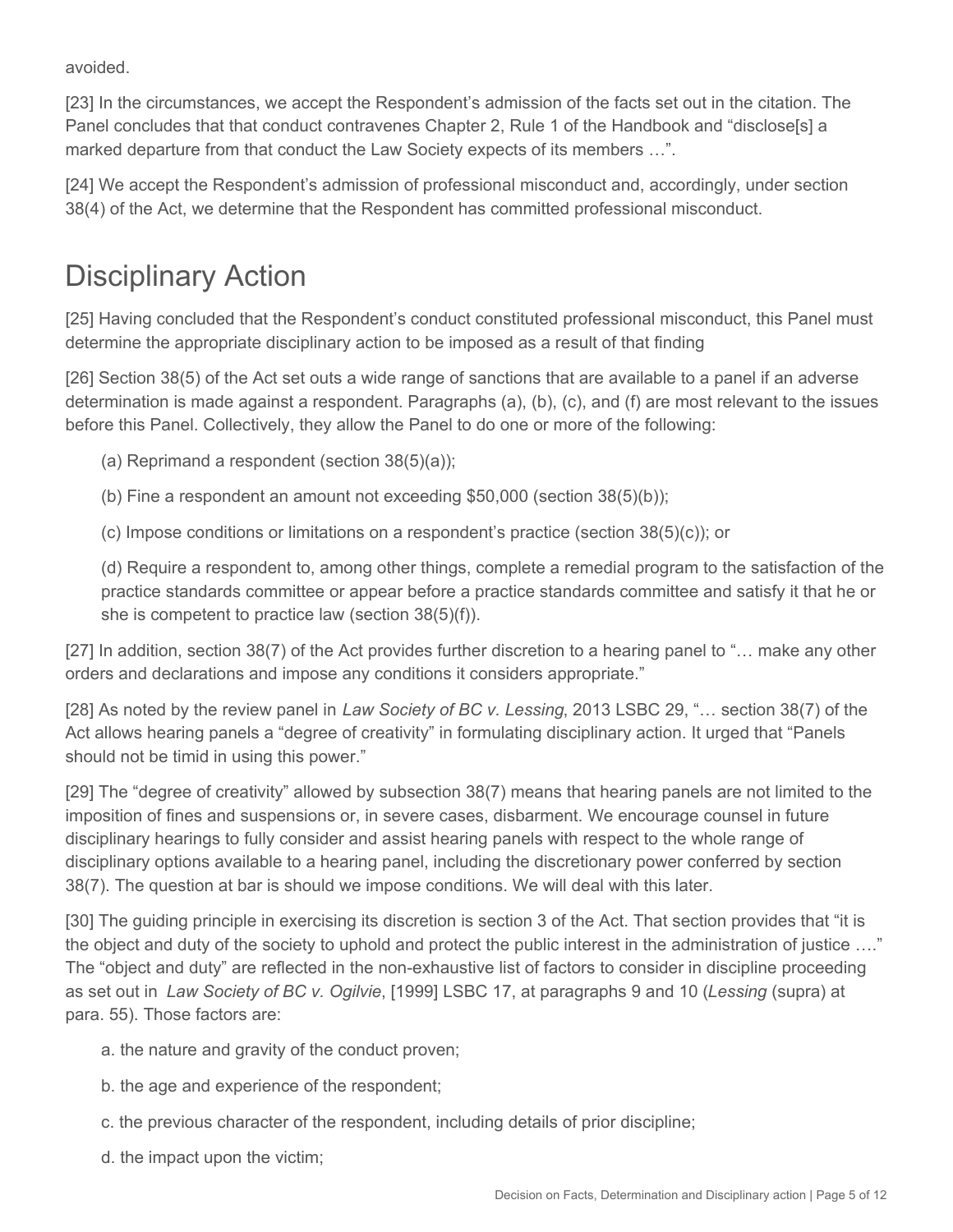e. the advantage gained, or to be gained, by the respondent;

f. the number of times the offending conduct occurred;

g. whether the respondent has acknowledged the misconduct and taken steps to disclose and redress the wrong and the presence of absence of other mitigating circumstances;

h. the possibility of remediating or rehabilitating the respondent;

i. the impact upon the respondent of criminal or other sanctions or penalties;

j. the impact of the proposed disciplinary action on the respondent;

k. the need for specific and general deterrence;

l. the need to ensure the public's confidence in the integrity of the profession; and

m. the range of penalties imposed in similar cases.

[31] We will discuss the factors relevant to this proceeding below.

#### **The nature and gravity of the conduct proven**

[32] As noted above, the hearing panel in *Cranston* (supra) held that "it is manifestly in the public interest that a lawyer's signature witnessed to a legal document must be viable evidence of the fact that the member indeed witnessed the affixed signature."

[33] The reason is obvious: without that certainty, the public could have no confidence of the authenticity or veracity of any document in which signatures are witnessed by a lawyer. On a more global level, that would undoubtedly undermine the public's confidence in a legal profession generally and in lawyers as individuals.

[34] In this case, by affixing his signature to the First Agreement, the Respondent falsely represented to any person who viewed that document that he witnessed the parties' execution of the agreement on the date specified.

[35] In our view, that false representation has the potential to undermine the public's confidence in the profession. The Respondent's misconduct was serious. However, it is at the lower end of the "witnessing" cases.

# **Previous character of the Respondent, including details of prior discipline**

[36] The whole of the Respondent's professional conduct record was before the Panel. However, counsel for the Law Society limited its reliance on incidents that occurred prior to the issuance of the citation summarized in paragraphs 1 and 2 of this Decision; accordingly we did not extend our consideration to that portion of the record that occurred after the events that give rise to the citation.

[37] The conduct record discloses a history of involvement with the Practice Standards Committee. While the conduct record does not, and cannot, include the reasons for that involvement, it indicates that the Respondent had, at least in the past, struggled with practice standards. The conduct record also discloses that the Respondent is currently conducting his practice under a Practice Supervision Agreement.

[38] In our view, the conduct record is an aggravating factor.

# **Impact upon the victim/advantage gained or to be gained by the Respondent**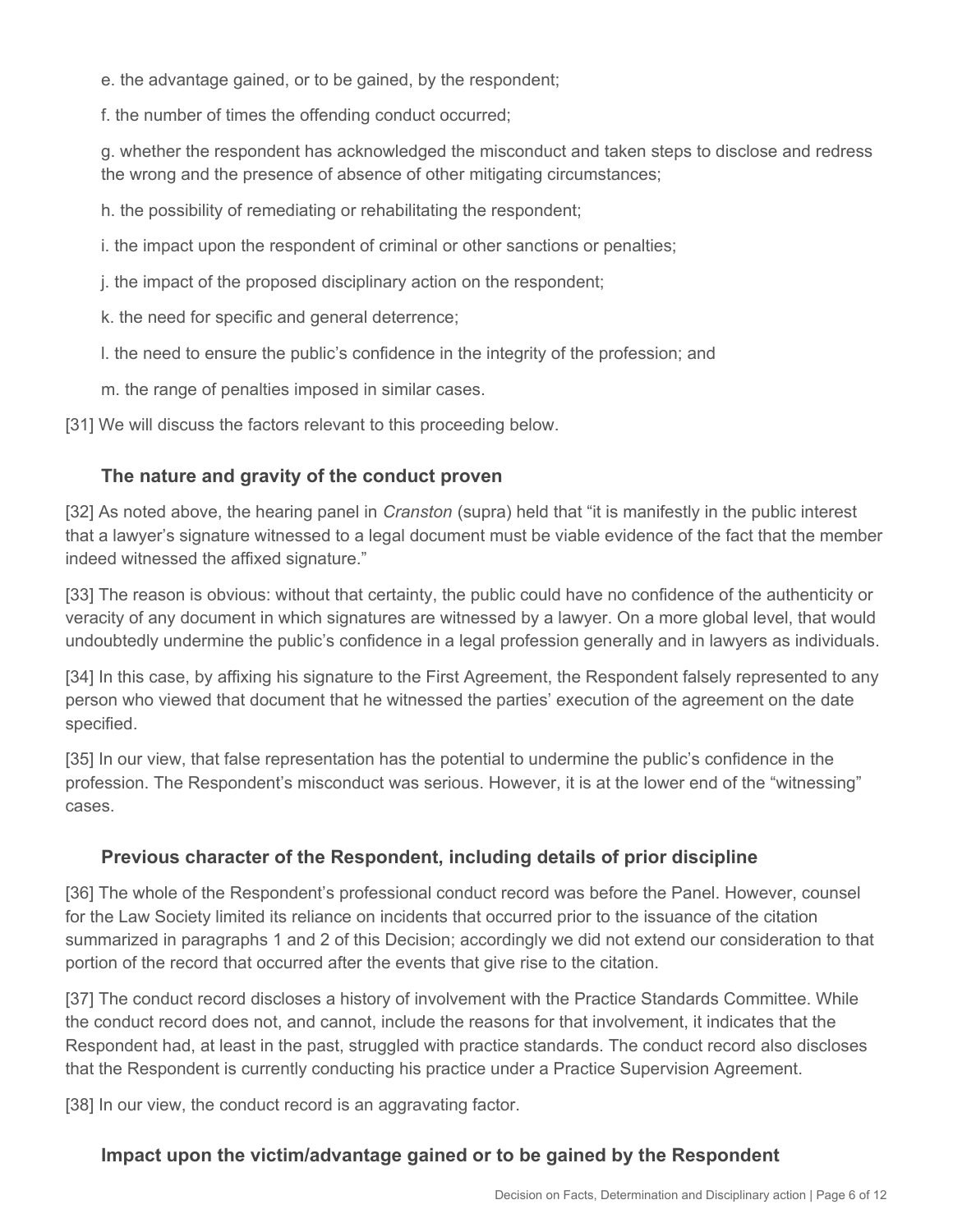[39] The Panel considers that circumstances present in this case will be a mitigating factor in the assessment of the appropriate disciplinary action.

[40] These are as follows:

(a) There is no evidence to suggest that the Respondent was aware, or had any reason to believe, that the parties whose signatures the Respondent purported to witness did not, in fact, sign the First Agreement on the date set out on the document;

(b) There is no evidence that the Respondent's conduct caused any direct harm or resulted in any adverse consequences to any party; and

(c) There is no evidence that the Respondent's conduct was done for any particular purpose or that either he or his client gained any advantage as a result.

#### **Acknowledgement of the misconduct**

[41] Not only has the Respondent agreed to the ASF and admitted the facts giving rise to the citation, he has also admitted that his conduct constitutes professional misconduct. The Panel notes that he did so early in the process, and we find this to be a mitigating factor.

[42] The Panel takes favourable note of the Respondent's early, written admission of wrongdoing. This is a mitigating factor.

# **Impact of the proposed disciplinary action on the Respondent**

[43] The Law Society argued that the appropriate discipline is a fine of \$5,000 and costs of \$3,000, each payable by October 31, 2014 or such other reasonable date as the Respondent may propose.

[44] The Respondent argued that his financial circumstances militated in favour of a lesser fine and suggested that the combined amount of the fine and costs awarded be taken into account. He suggested that a fine of \$3,000 and reduced costs would be more appropriate.

[45] In support of that position, the Respondent tendered as evidence his T1 income tax returns for the years 2011 and 2012. (Those tax returns are subject of an application for a sealing order which is dealt with below).

[46] The respondent in *Law Society of BC v. Walters*, 2005 LSBC 39, also relied on personal circumstances to advocate "greater leniency and a lesser disciplinary action." The conduct that constituted professional misconduct in that case was similar to the Respondent's. In *Walters*, the parties jointly filed an agreed statement of facts in which the respondent "admits that her conduct in administering an oath to her client TRJ, on the Affidavit … and signing the jurat of the Affidavit as having being sworn before her as Commissioner for taking Affidavits, while leaving the jurat of the Affidavit undated, constitutes professional misconduct."

[47] Although her main argument for leniency focused on the "difficult family circumstances in which the respondent found herself in and around the time of the misconduct", the respondent also cited "somewhat strained" financial resources as a factor for the panel to consider.

[48] In *Walters*, the panel expressed its sympathy and regret for the respondent's "difficult personal and family circumstances" but declined to reduce the amount of the fine or costs for those reasons, stating at paragraph 11 that, "… the Panel is nonetheless of the view that the nature of that misconduct is such that it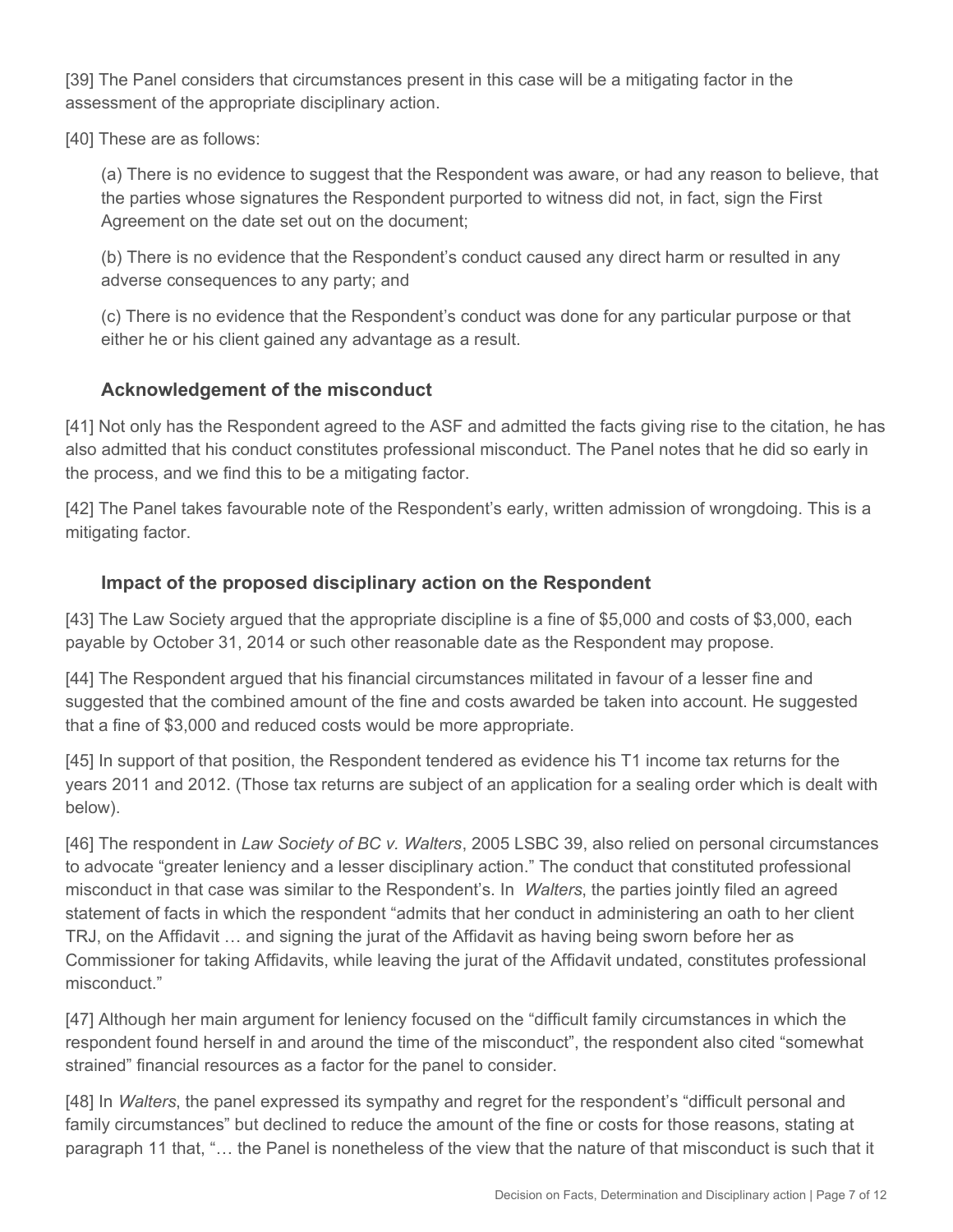cannot and ought not to be condoned by the profession and is deserving of censure. Those difficult circumstances cannot be used to justify unprofessional conduct by a member." And further at paragraph 12:

This Panel is of the view that the words of the Hearing Panel in *Re: Lawyer 3*, 2004 LSBC 27 (reversed on other grounds) apply equally here:

[28] Allowing this conduct to go uncensored would harm the standing of the legal profession. Documentary evidence sworn before lawyers would lose its value if the public and the courts become aware that scrupulous adherence to the rules of swearing such documents was not being practised.

[49] In our view, allowing personal circumstances to influence the disciplinary action that otherwise would be imposed would unduly give precedence to the Respondent's individual circumstances over maintaining the public confidence and the integrity of the profession. Especially in light of section 3 of the Act, we decline to consider the Respondent's income tax returns in our assessment of the appropriate disciplinary action.

# **Need for specific and general deterrence**

[50] This matter is significant in the fact that no apparent harm resulted from the Respondent's conduct.

[51] However, there is a need for general deterrence of such inappropriate conduct even if, in hindsight, no actual harm is demonstrated.

# **The need to ensure the public's confidence in the profession/possibility of remediation or rehabilitation**

[52] The importance of the need to ensure the public's confidence cannot be overstated when determining an appropriate disciplinary action.

[53] As noted by the review panel in *Lessing* (supra) protection of the public, together with the rehabilitation of the respondent, "will, in most cases, play an important role" in determining the sanction to be imposed against a lawyer who commits professional misconduct. It noted:

60. Undoubtedly, if there is conflict between these two factors, then protection of the public will prevail. However, in many cases, conditions or limitations can be imposed on the lawyer and the public is still protected. In addition, disciplinary action less than full disbarment can be imposed. In such situations, the lawyer can continue practise while attempting to rehabilitate him or herself under conditions imposed by the hearing panel. …

[54] Given the "degree of creativity" allowed by section 38(7) of the Act, it is possible in the circumstances of this case to balance the two important factors, being the protection of the public and the rehabilitation of the member while allowing the Respondent to continue to practice law. If necessary, this means imposing conditions on the member.

# **Range of disciplinary action imposed in similar cases**

[55] The penalties imposed in similar cases will factor into a panel's determination on discipline. In this case, each of the Law Society and the Respondent referred to a number of cases dating from 1996 to 2012 and involving fines ranging from \$2,600 to \$5,000 for conduct similar to the conduct of the Respondent.

[56] Of course, the universal truth that "no two cases are the same" (*Lessing* (supra) at para. 79) applies to the cases that we were asked to consider in this case. In particular, many of the cases referred to by the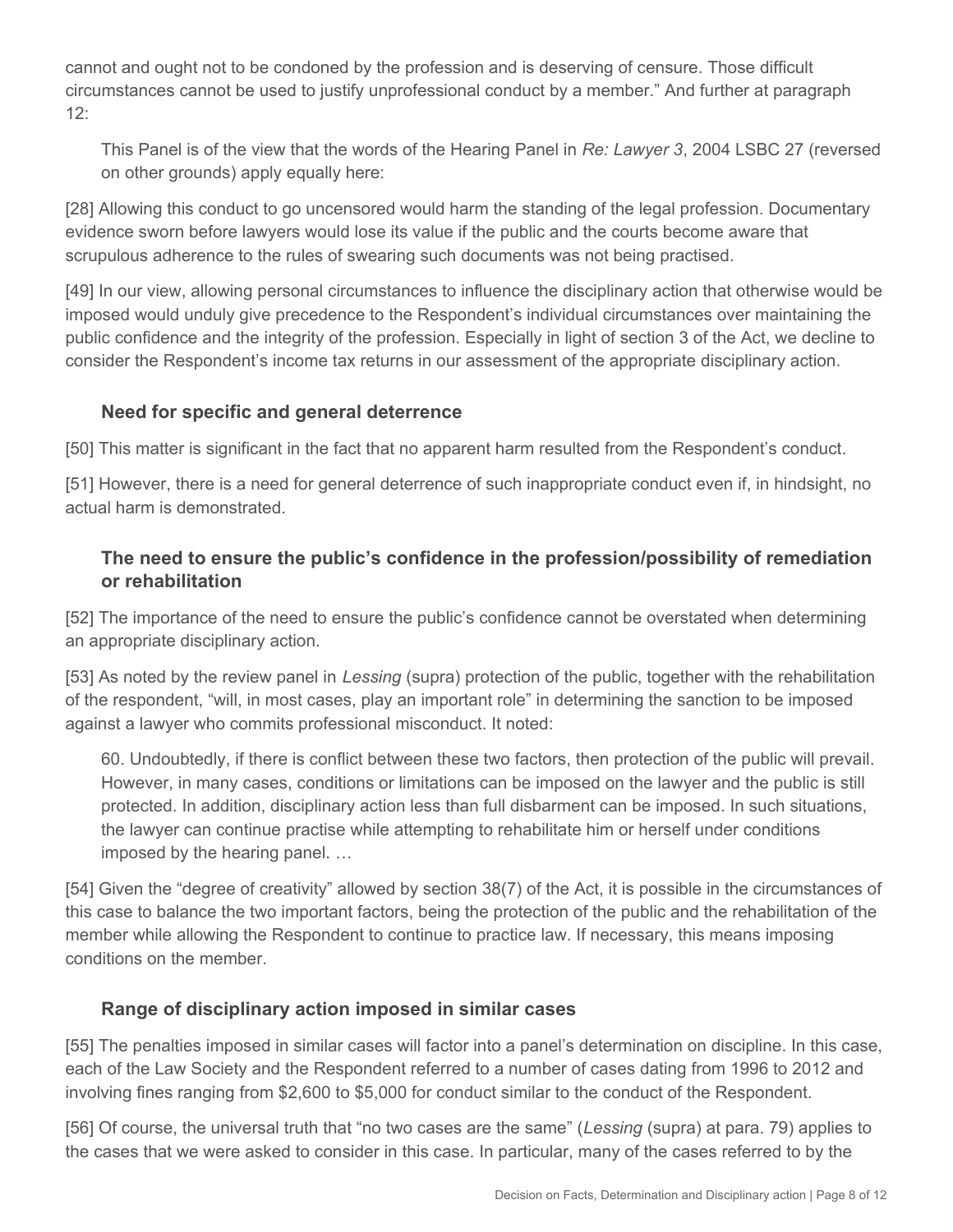Law Society are distinguishable on the significant basis that they involve situations in which the respondent had actual knowledge of some inaccuracy or impropriety in the document that he or she purported to witness. For example:

(a) As previously noted, in *Cranston* (supra) the respondent falsely affixed his signature as a witness to a "vendor's" signature on a bill of sale knowing that the owner of the boat did not sign the bill of sale and, in fact, the "vendor's" signature was not that of the owner. In that case, a third party tendered the falsified bill of sale, which resulted in the transfer of the boat to him. Litigation ensued as a result. The respondent was reprimanded and ordered to pay a fine of \$5,000;

(b) In *Law Society of BC v. Bhatti*, 2000 LSBC 32, the respondent purported to witness a wife's signature on both power of attorney and a mortgage knowing that the document had in fact been signed by the husband in the wife's name. The respondent also witnessed the execution of several documents that were incorrectly dated. The respondent was reprimanded and ordered to pay a \$5,000 fine;

(c) In *Law Society of BC v. Persad*, [1998] LSDD No. 132, the respondent witnessed the purported signature of a mortgagor when he knew that the document had been signed by another person who did not hold the power of attorney authorizing him to sign for the mortgagor. The respondent was reprimanded and ordered to pay a fine of \$5,000; and

(d) In *Law Society of BC v. Foo*, [1997] LSDD No. 197, the respondent, knowing that it was not true, allowed a client to swear an affidavit in a divorce proceeding stating that the client's wife had been served with a divorce petition. In separate matters, the respondent also witnessed a client swear two affidavits, each of which purported to annex a document that was not attached. The panel ordered the respondent pay a fine of \$2,600, costs and be subject to conditions should be return to practice.

[57] The respondents' actual knowledge of the inaccuracies (at best) and false statements (at worst) in the documents in those cases make them distinguishable from the case before this Panel.

[58] In our view, two of the cases referred to by the parties more closely reflect the circumstances giving rise to the present citation and are more relevant to the circumstances of this case. They are these:

(a) In *Law Society of BC v. Wong*, 2012 LSBC 15, the respondent instructed a junior associate to prepare what he called a "take out affidavit" in which the client signed the sworn or jurat part of a financial statement document before the whole document was finalized or completely filled out and at a time when the client was not physically present before the lawyer.

The panel noted that "most important, the client was never physically present before the lawyer to allow the lawyer to see the client personally sign and to be able to properly satisfy the requirements of swearing an affidavit."

In that case, the facts set out in the statement were correct, and as is the case in this matter, no harm was suffered by any person and the respondent gained nothing from misconduct. There was evidence before the panel that the conduct had occurred before. The respondent was ordered to pay a fine of \$3,500 and costs of \$3,000; and

(b) In *Law Society of BC v. Walters*, 2005 LSBC 39, the respondent left the date of the jurat blank when administrating an oath and signing the jurat on an affidavit of her client. She was waiting for an entered copy of a consent order referred to as an exhibit in the affidavit and expected that the date would be inserted in the jurat once the consent order had been received. She was ordered to pay a fine of \$3,000 and costs of \$3,500.

[59] To the extent that the penalties imposed in similar cases are a factor in our determination on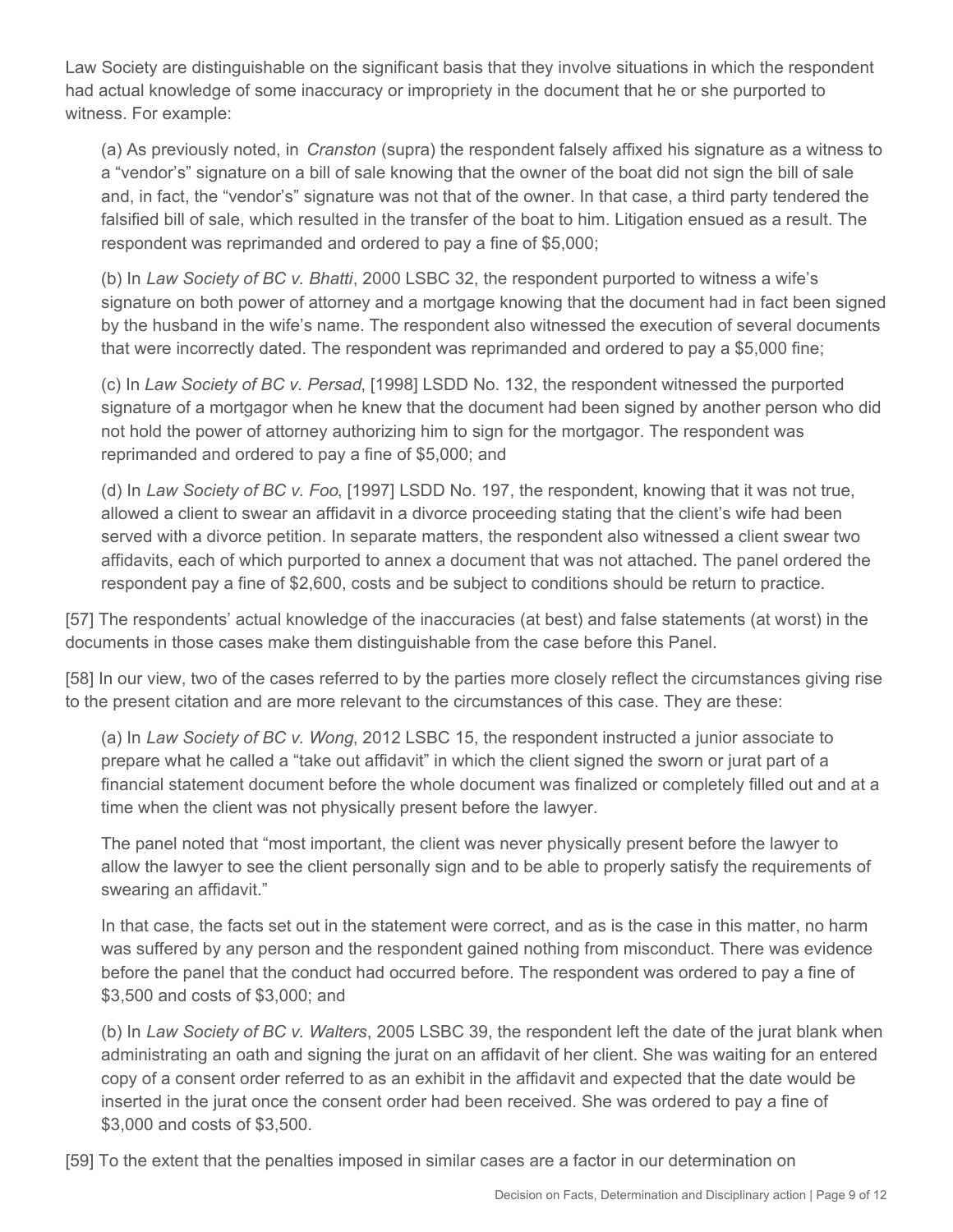disciplinary action, we prefer the decisions in *Wong* and *Walters*.

[60] Having considered all of the law and evidence before us and, in particular, having regard to the "*Ogilvie*  factors", we have concluded that the appropriate disciplinary action is the imposition of a fine of \$3,000.

# **COSTS**

[61] Rule 5-9 of the Law Society Rules provides, in part, as follows:

(1.1) Subject to subrule (1.2), the panel or review board must have regard to the tariff of costs in Schedule 4 to these Rules in calculating the costs payable by an applicant, a respondent or the Society in respect of a hearing on an application or a citation or a review of a decision in a hearing on an application or a citation.

(1.2) If, in a judgment of the panel or review board, it is reasonable and appropriate for the Society, an applicant or a respondent to recover no costs or costs in an amount other than that permitted by the tariff in Schedule 4, the panel or review board may so order.

…

[62] Notwithstanding Rule 5-9(1.1), the Law Society did not submit a bill of costs in accordance with the Tariff. Rather, it relies on Rule 5-9(1.2). It seeks costs in the fixed amount of \$3,000, inclusive of disbursements and counsel time.

[63] The Respondent also relies on Rule 5-9(1.2). He argued that Rule 5-9(1.2), together with the decision of the hearing panel in *Law Society of BC v. Racette*, 2006 LSBC 29, confers discretion on a panel in making a costs award. Counsel for the Respondent urged the Panel to consider various factors, including the early admissions made by the Respondent and his financial circumstances, in exercising that discretion.

[64] At paragraph 13 of *Racette* the hearing panel stated:

[13] This Panel has previously held that any order for costs should be based on a careful consideration of all relevant factors including:

(a) The seriousness of the offence;

- (b) The financial circumstances of a Respondent;
- (c) The total effect of the penalty, including possible fines and or suspensions; and
- (d) The extent to which the conduct of each of the parties has resulted in costs accumulating, or conversely, being saved.

[14] Full indemnity for costs should never become "automatic". In every case the total penalty, including costs, should "fit the crime".

[65] This Panel realizes the above case was decided before the amendment that brought in the present Tariff of costs. However, we consider that decision of some value in exercising the discretion to reduce the amount ordered for costs.

[66] There is no doubt that as a result (at least in part) of the Respondent's quick response and admission to the citation that was issued in October 2013, this matter was heard and could be determined in an efficient manner.

[67] We also accept that the financial circumstances of the Respondent dictate that he may be incapable of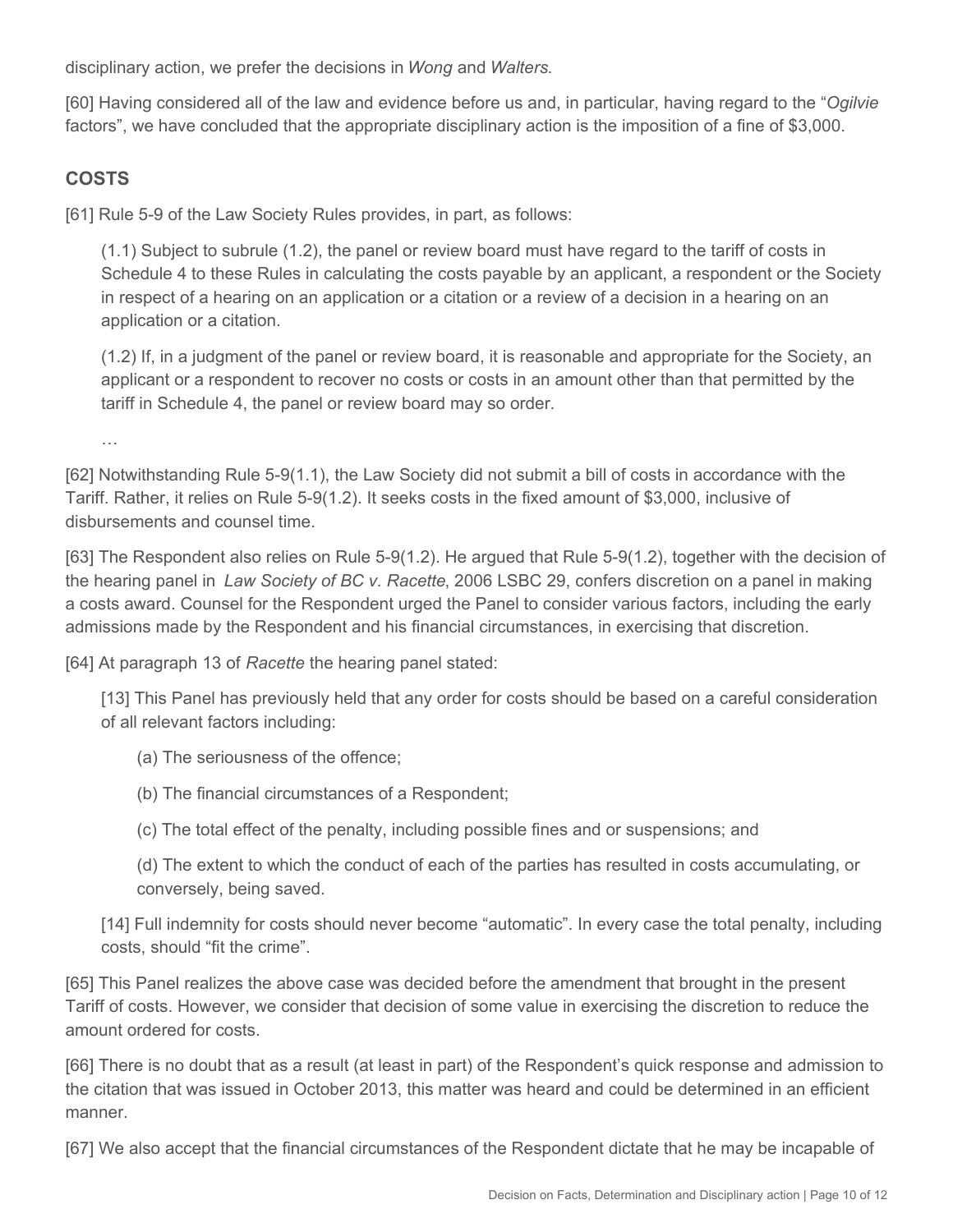paying costs of any material amount.

[68] In the circumstances, we set the amount of costs payable at \$1,000.

### **CONCLUSION**

[69] The Panel accepts the Respondent's admission of professional misconduct with respect to the allegation made in the citation.

[70] We impose a fine of \$3,000 and costs of \$1,000 against the Respondent.

[71] We are confident that, together with the fact that the Respondent is currently conducting his practice under a Practice Supervision Agreement, the imposition of a fine and costs will serve the important functions of rehabilitation and ensuring public confidence in the disciplinary process. With the current practice supervision, this disciplinary action is sufficient to protect the public interest. There is no need for additional conditions.

[72] This is not a binding precedent for future panels. A future panel may come to a different conclusion; in a future situation a hearing panel may, depending on the facts of that case, decide that additional conditions are required, even if the respondent is under practice supervision.

# **ORDER**

[73] The Panel orders that, on or before December 31, 2014, the Respondent pay:

- (a) a fine in the sum of \$3,000, and
- (b) costs in the sum of \$1,000.

# **ORDER TO PROTECT CONFIDENTIAL INFORMATION**

[74] There is a request for an order under Rule 5-6(2) that confidential information and third party information, including the Respondent's personal tax returns, documents and correspondence between the Law Society and the Respondent identifying documents relating to clients' files not be disclosed and that the citation, the Agreed Statement of Facts, and the transcripts of this hearing be sealed.

[75] This was requested on the basis of a concern that the particulars of the client's legal issues appropriately included in the ASF, should not be accessible to the public, based on solicitor/client privilege and client confidentiality. The Law Society did not oppose the request for such an order.

[76] Openness and transparency are an important part of these disciplinary proceedings. Rule 5-6(1) provides that every hearing is open to the public. Rule 5-7(1) permits any person to obtain a transcript of the hearing, and Rule 5-7(2) permits any person to obtain a copy of an exhibit entered during a public portion of a hearing.

[77] The Rules recognize that there may be legitimate reasons to restrict public access to a hearing or to exhibits filed at a public hearing. For example, Rule 5-6(2), read in conjunction with Rule 5-7(2), permits a panel to make an order that all or part of an exhibit filed at a public hearing not be made available to third parties "to protect the interests of any person."

[78] It is important that clients not lose the protection of solicitor/client confidentiality simply because the Law Society has relied on documents containing confidential information for the legitimate purpose of bringing disciplinary proceedings against a lawyer or former lawyer. A panel can therefore utilize Rules 5-6(2) and